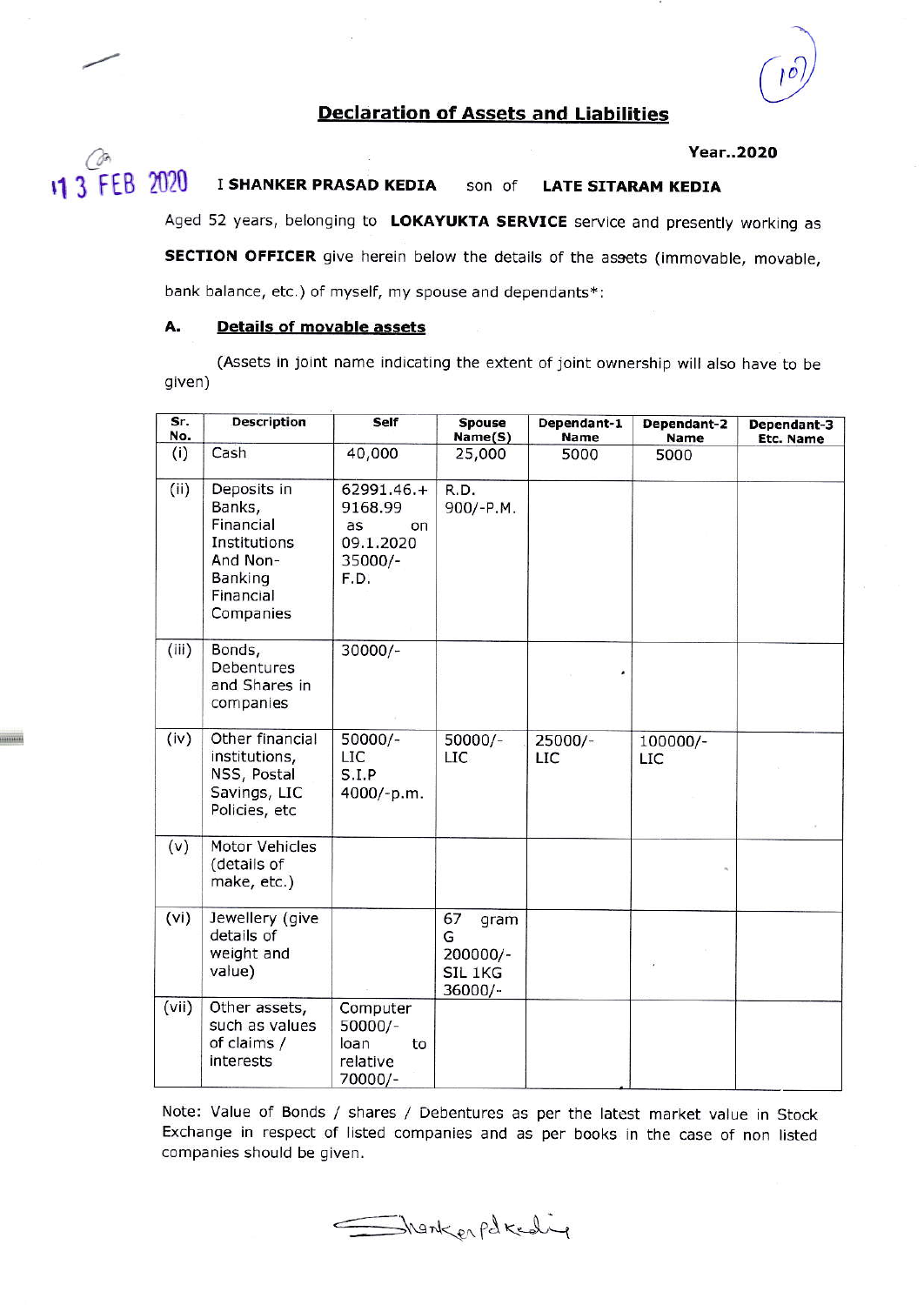

\* Dependant here means a person substantially dependent on the income of the

## Details of Immovable assets В.

[Note: Properties in joint ownership indicating the extent of joint ownership will also have to be indicated]

ħ

|               | Sr.<br><b>Description</b><br>No.                                                                                                                                         | Self                                                                                                                                                                    | <b>Spouse</b><br>Name(S) | Dependant-<br>1 | Dependant-       | Dependant-            |
|---------------|--------------------------------------------------------------------------------------------------------------------------------------------------------------------------|-------------------------------------------------------------------------------------------------------------------------------------------------------------------------|--------------------------|-----------------|------------------|-----------------------|
| (i)           | Agricultural Land<br>- Location(s)<br>- Survey<br>number(s)<br>- Extent (Total<br>measurement)<br>-Current market<br>value                                               |                                                                                                                                                                         |                          | Name            | 2<br><b>Name</b> | з<br><b>Etc. Name</b> |
| (ii)<br>(iii) | Non-Agricultural<br>Land<br>- Location(s)<br>- Survey<br>number(s)<br>- Extent (Total<br>measurement)<br>-Current market<br>value<br><b>Buildings</b><br>(Commercial and | PALAGA,<br>Phulwarisarif,<br>Tougi-5757<br>Valuation<br>code-<br>139, thana-87<br>Ac.no.-56,<br>plot<br>$no-$<br>1029,3.125<br>dismil,575000<br>+49100 regd<br>Paternal |                          |                 |                  |                       |
|               | residential)<br>Location(s)<br>- Survey /door<br>number(s)<br>- Extent (Total<br>measurement)<br>- Current market<br>value                                               | house<br>in<br>mokama<br>1000000/-                                                                                                                                      |                          |                 |                  |                       |
| (iv)          | Houses /<br>Apartments, etc.<br>- Location(s)<br>- Survey /door<br>number(s)<br>- Extent (Total<br>measurement)<br>- Current market<br>value                             | adv. For flat-<br>Rs.400000<br>Adv for land<br>at ranchi<br>Rs 118500/-                                                                                                 |                          |                 |                  |                       |
| (v)           | Others (such as<br>interest in<br>property)                                                                                                                              |                                                                                                                                                                         |                          |                 |                  |                       |

Thenkerfolkeding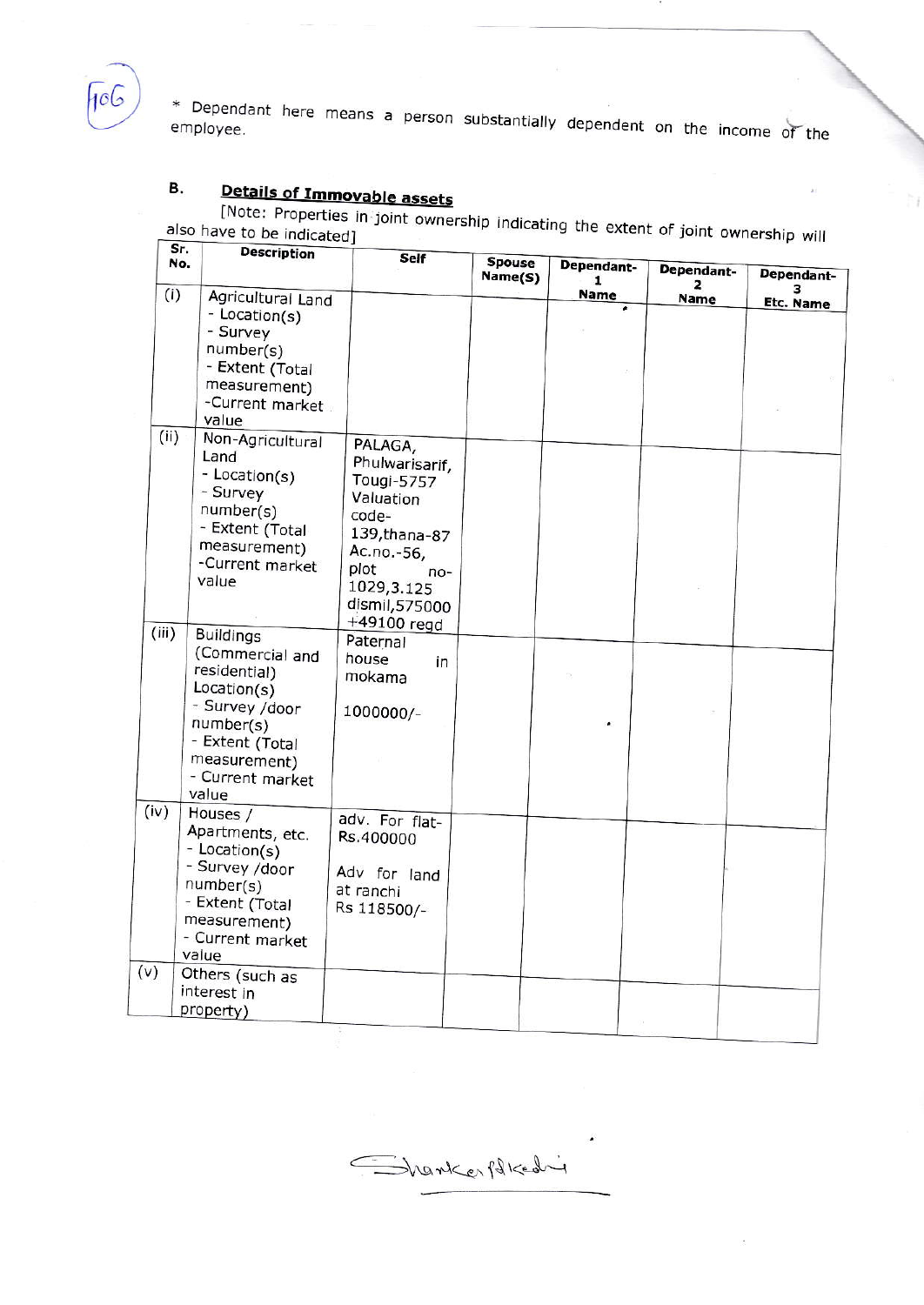$(2)$  I give herein below the details of my liabilities / overdues to public financial institutions and government dues:-

| Sr.<br>No. | <b>Description</b>                                                                                                                                                 | Name & address of Bank /<br>Financial Institutions(s) /<br>Department (s) | Amount outstanding as<br>on 09.1.2020 |
|------------|--------------------------------------------------------------------------------------------------------------------------------------------------------------------|---------------------------------------------------------------------------|---------------------------------------|
| (a)        | (i) Loans from Banks                                                                                                                                               |                                                                           |                                       |
|            | (ii) Loans from financial                                                                                                                                          | ÷,                                                                        |                                       |
|            | institutions                                                                                                                                                       |                                                                           |                                       |
|            | (iii) Government Dues:<br>(a) dues to departments<br>dealing with government                                                                                       |                                                                           |                                       |
|            | accommodation                                                                                                                                                      |                                                                           |                                       |
|            | (b) dues to departments<br>dealing with supply of<br>water                                                                                                         |                                                                           |                                       |
|            | (c) dues to departments<br>dealing with supply of<br>electricity                                                                                                   |                                                                           |                                       |
|            | (d) dues to departments<br>dealing with telephones                                                                                                                 |                                                                           |                                       |
|            | (e) dues to departments<br>dealing with government<br>transport (including<br>aircraft and helicopters)                                                            |                                                                           |                                       |
|            | (f) Other dues, if any                                                                                                                                             | Loan from friends                                                         | 200000/-                              |
| (b)        | (i) Income Tax including<br>surcharge [Also indicate<br>the assessment year upto<br>which Income Tax Return<br>filed. Give also Permanent<br>Account Number (PAN)] | ANTPK3316M<br>A/Y 2019-20                                                 |                                       |
|            | (ii) Wealth Tax [Also<br>indicate the assessment<br>year upto which Wealth<br>Tax return filed.]                                                                   |                                                                           |                                       |
|            | (iii) Sales Tax [Only in<br>case of proprietary<br>business]<br>(iv) Property Tax                                                                                  |                                                                           |                                       |

[Note : Please give separate details for each item)

= hanker pd Kedig